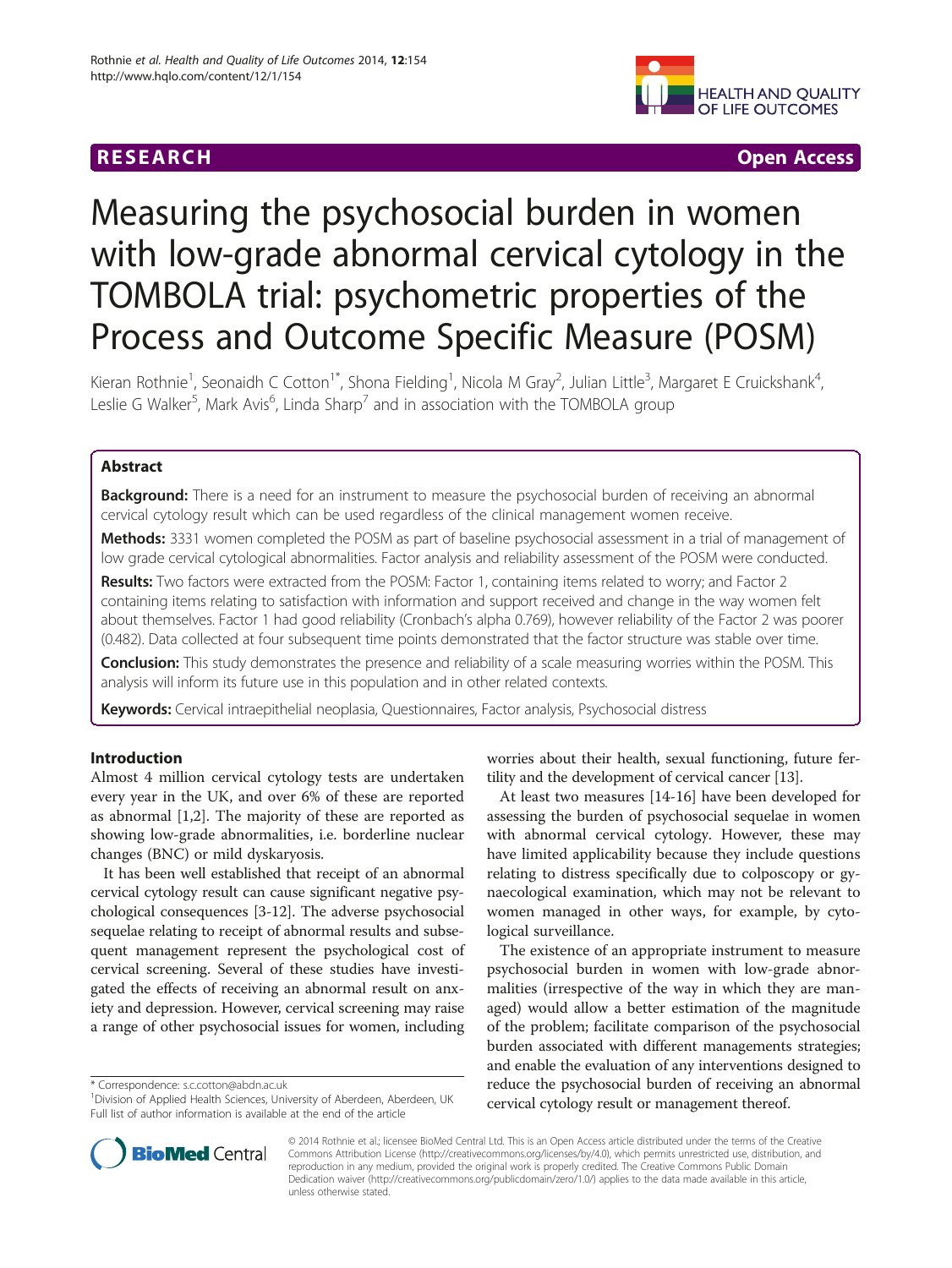Nested within the UK Cervical Screening Programmes, the TOMBOLA (Trial Of Management of Borderline and Other Low-grade Abnormalities) trial was a randomised controlled trial (RCT) which aimed to clarify the most effective and cost-effective management strategy for women with low-grade abnormal cervical cytology [[17\]](#page-8-0). One component of the trial was the comparison of the psychosocial burden between women in the different management arms, immediate colposcopy versus cytological surveillance.

A number of previously validated questionnaires, including the Hospital Anxiety and Depression Scale (HADS) [[18](#page-8-0)] and the EuroQoL EQ-5D-3 L [[19\]](#page-8-0), were used in TOMBOLA to measure women's responses to having received a low-grade abnormal cervical cytology result and their subsequent management. However, no existing questionnaire could be identified to assess adequately the full spectrum of potential psychosocial consequences or one which was applicable to women managed in different ways.

The Process and Outcome Specific Measure (POSM) was therefore developed within TOMBOLA, to address this gap [[20](#page-8-0)]. The POSM is a short, easy-to-use, 14 item questionnaire which can assess the psychosocial impact of receiving an abnormal cytology result and the impact of different management strategies. The POSM was specifically designed to capture aspects of women's responses to an abnormal cytology result that would be sensitive to different processes of management. Although not originally designed to be reported as a single score, or a series of sub-scores, early pilot work [\[20\]](#page-8-0) based on a small number of participants suggested that the POSM may have a suitable level of reliability to be reported as a scale.

This paper reports the results of an exploratory factor analysis and reliability analysis of the POSM questions utilising the full trial dataset, which included 3331 women. We aimed to explore possible latent factors in the pool of POSM questions and reliability of these factors in order to better inform future use and reporting of the POSM questions.

#### Methods

#### The TOMBOLA trial and participants

The TOMBOLA trial design has been described in detail elsewhere [\[17](#page-8-0)]. Briefly, eligible women were aged 20–59 years, had received a low-grade abnormal cervical cytology result (BNC or mild dyskaryosis) between October 1999 and October 2002 from a routine cervical screening test taken as part of the NHS Cervical Screening Programmes, lived in the Grampian or Tayside areas of Scotland or the Nottingham area of England, and had not had more than one additional BNC result in the previous three years. Women were not eligible if they had previous treatment for proven or suspected cervical lesions, or were pregnant at the time of recruitment. Eligible women were sent an information leaflet and a letter inviting them to a recruitment clinic, and were recruited on average 8 weeks after having the abnormal test. All women recruited from February 2001 onwards were included in the psychosocial component of the trial, and therefore eligible for this analysis.

#### Measures

At the recruitment clinic, and after giving informed consent, women completed a socio-demographic and lifestyle questionnaire, and baseline psychosocial questionnaire. The psychosocial questionnaire included the POSM, the HADS and the EuroQoL EQ-5D-3 L.

The 14-items of the POSM related to: feeling well enough informed about the abnormal result; information received having addressed concerns; worries about health, cancer, next test showing changes, having sex and future fertility; delaying pregnancy; changes to feelings about self and to sex life; satisfaction with support, beliefs about cervical screening, future screening intentions, and perceived risk of developing cervical cancer. Each question had between five and seven response options on a Likert scale. Responses ranged from "Strongly agree" to "Strongly disagree" for most questions; from "Strongly for the better" to "Strongly for the worse" for the two questions relating to change; and from "Very much lower than average" to "Very much higher than average" for the perceived risk question. In addition, there were two filter questions relating to intention to have children and sexual activity, which allow women to skip questions which are not relevant to them. A copy of the POSM questions is included as an additional file (Additional file [1](#page-7-0)).

We developed two slightly different versions of the POSM. In the version administered at the recruitment clinic, the questions were framed to refer to the period between receiving the abnormal result and completing the questionnaire. The alternative version was developed for administration during follow-up and women received it by post at 12, 18, 24 and 30 months after recruitment. In this version the time frame for each question referred to the previous month and the question relating to the extent to which information received having addressed concerns women had about their smear result since the abnormal cytology result was omitted.

The HADS, was originally developed to screen for clinically significant levels of anxiety and depression in a medical outpatient setting, but has since been found to have acceptable reliability for use in primary care [[21](#page-8-0)]. The HADS is a self reported questionnaire which consists of 14 items on two sub-scales, with seven measuring anxiety and seven measuring depression. Items are scored on a four point scale from 0 to 3, to yield a score out of 21 for each sub-scale. Scores are generally used to categorise subjects on each sub-scale into non-cases (0–7), possible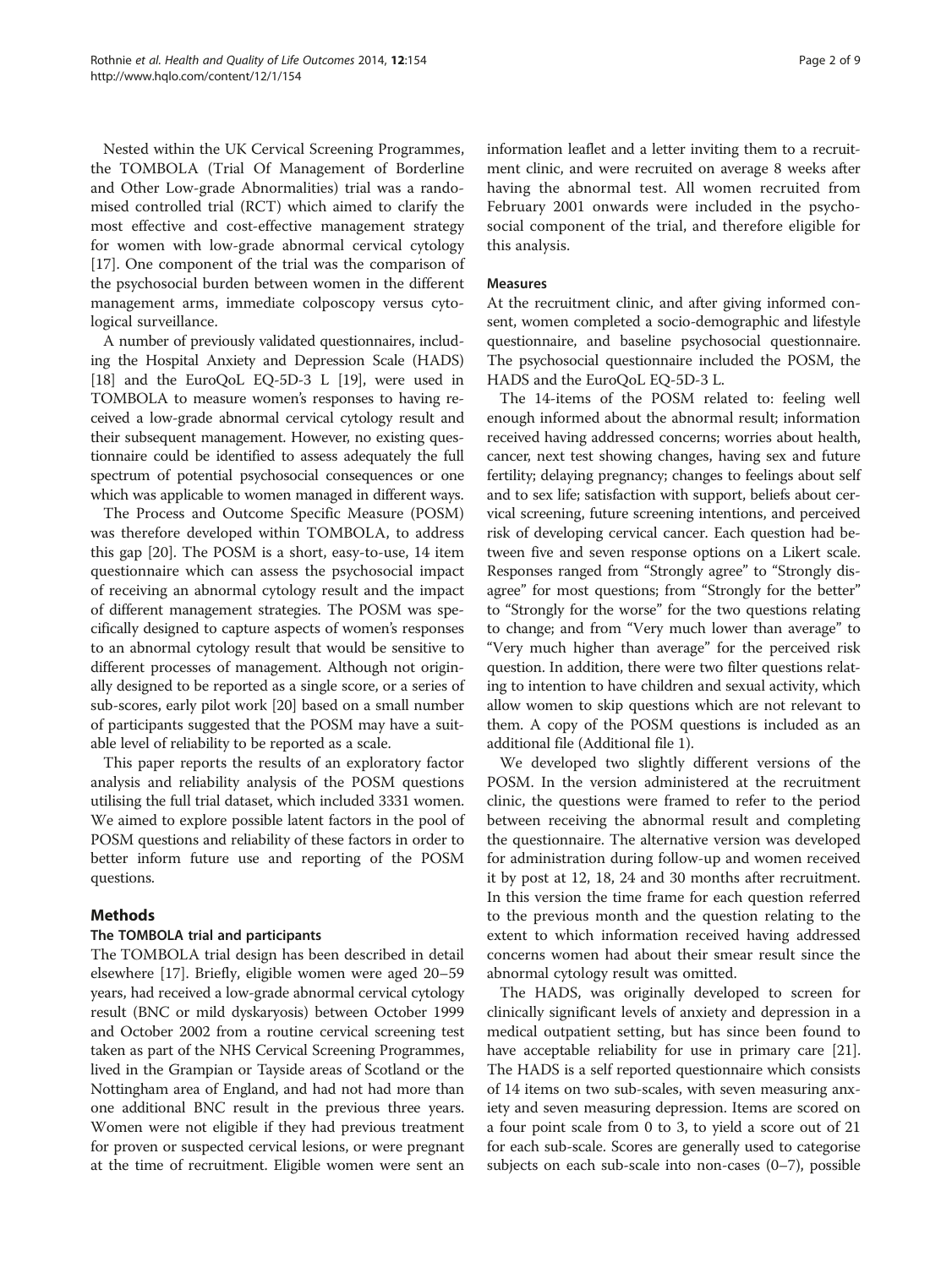cases (8–10), and probable cases ( $\geq$ 11) [\[18,21\]](#page-8-0). Questions refer to the previous week.

The EuroQoL EQ-5D-3 L [\[19\]](#page-8-0) is a widely used generic measure of health related quality of life. This analysis uses the EQ-5D visual analogue scale (VAS), which consists of a 20 cm scale numbered 0–100. Respondents are asked to mark on the scale how they rate their health that day.

#### Selection of questions for factor analysis

An initial review of the questions included in the POSM was undertaken in order to select a pool of questions which would be applicable to all participants and all versions of the POSM. To this end, some questions were deleted from the item pool before factor analysis.

One question ('The information I have received has answered the concerns I have had about my smear result') was not considered for inclusion in the factor analysis since it was only included in the version of the POSM used at baseline, and not included in the followup questionnaire.

Items were assessed on their face validity, i.e. to the extent to which they were related to the psychosocial burden of receiving an abnormal cervical cytology result. After discussion within the research team, it was decided that all but three items were related to psychosocial burden. The three items which were not related to psychosocial burden were deleted from the item pool and not considered for this analysis. These items were: "What do you feel your chances of getting cervical cancer are compared to other women", "I believe that having regular smears reduces my risk of getting cervical cancer "and "I intend to continue having regular smears".

Three of the remaining questions were only answered by particular groups of women. Two of these questions were only answered by women who were sexually active at the time of completing the questionnaire and one of these only by women intending to have children in the future. These three questions were also deleted from the item pool and not considered for factor analysis. This left 7 questions, henceforth referred to as "core" questions.

#### Factor and reliability analysis

The initial analysis included data from 3331 women who completed the baseline POSM at recruitment. We conducted exploratory factor analysis on the core questions in order to identify any scales within the POSM questionnaire. We made no prior assumptions about any possible factor structure.

An inter-item correlation matrix of responses to the core POSM questions was prepared. Items were assessed for inclusion in the factor analysis on the basis of sufficient correlation  $(r > 0.2)$  with at least one other item.

The Kaiser-Meyer-Olkin (KMO) test and Bartlett's test of sphericity were conducted to test whether there was sufficient common variance and correlation between core questions to carry out principal components analysis. According to convention [[22\]](#page-8-0), a minimum level of 0.5 was used for the KMO test to indicate sufficient common variance.

Both Cattell's Scree plot method [\[22\]](#page-8-0) and Kaiser's criterion (retention of factors with eigenvalues greater than one) [\[23\]](#page-8-0) were used to determine the number of factors to extract. Factors were then extracted using principal components analysis and rotated with varimax rotation [\[24](#page-8-0)].

The internal consistency reliability of the resultant factors was assessed using Cronbach's alpha  $(C_{\alpha})$ . Itemtotal correlations were calculated in order to assess whether the items within each factor behaved consistently. Following standard practice [\[25\]](#page-8-0), a correlation of over 0.2 was considered acceptable. Spearman's correlation coefficient was calculated between items and each of the factors. We calculated corrected item-total correlations by calculating correlations between items and total scores for each factor excluding that item. We assessed discriminant validity by correlating individual items with the EQ-5D visual analogue scale (VAS) and the anxiety and depression sub-scales of the HADS. We assessed whether the POSM measured something distinct from health-related quality of life and anxiety and depression by correlating the factor scores with the HADS and EQ-5D VAS scores: in this event, it would be expected that items from the POSM would correlate more strongly with factor scores that they belong to than with the EQ-5D VAS score or the HADS sub-scale scores.

#### Scoring

A scoring scheme was devised for the core questions such that a high score indicated greater psychosocial burden. Since the number of response options differed between the POSM items, scores were standardised. For each question, response categories were given a raw score, ranging from 1 to 6 (1 to 7 for the single question which had a central neutral response option). The raw score for each question was multiplied by 100 and divided by the maximum possible raw score for that question. Item responses for each question were thus standardised to be scored out of 100.

In order to obtain factor scores, standardised scores for the questions included in that factor were summed and divided by the number of items within the factor. Thus, scores for each of the factors were out of 100. To have a score for a factor, women had to answer all questions which form that factor.

#### Sensitivity analysis

In order to assess the effect of excluding items which were judged to have low face validity, we performed a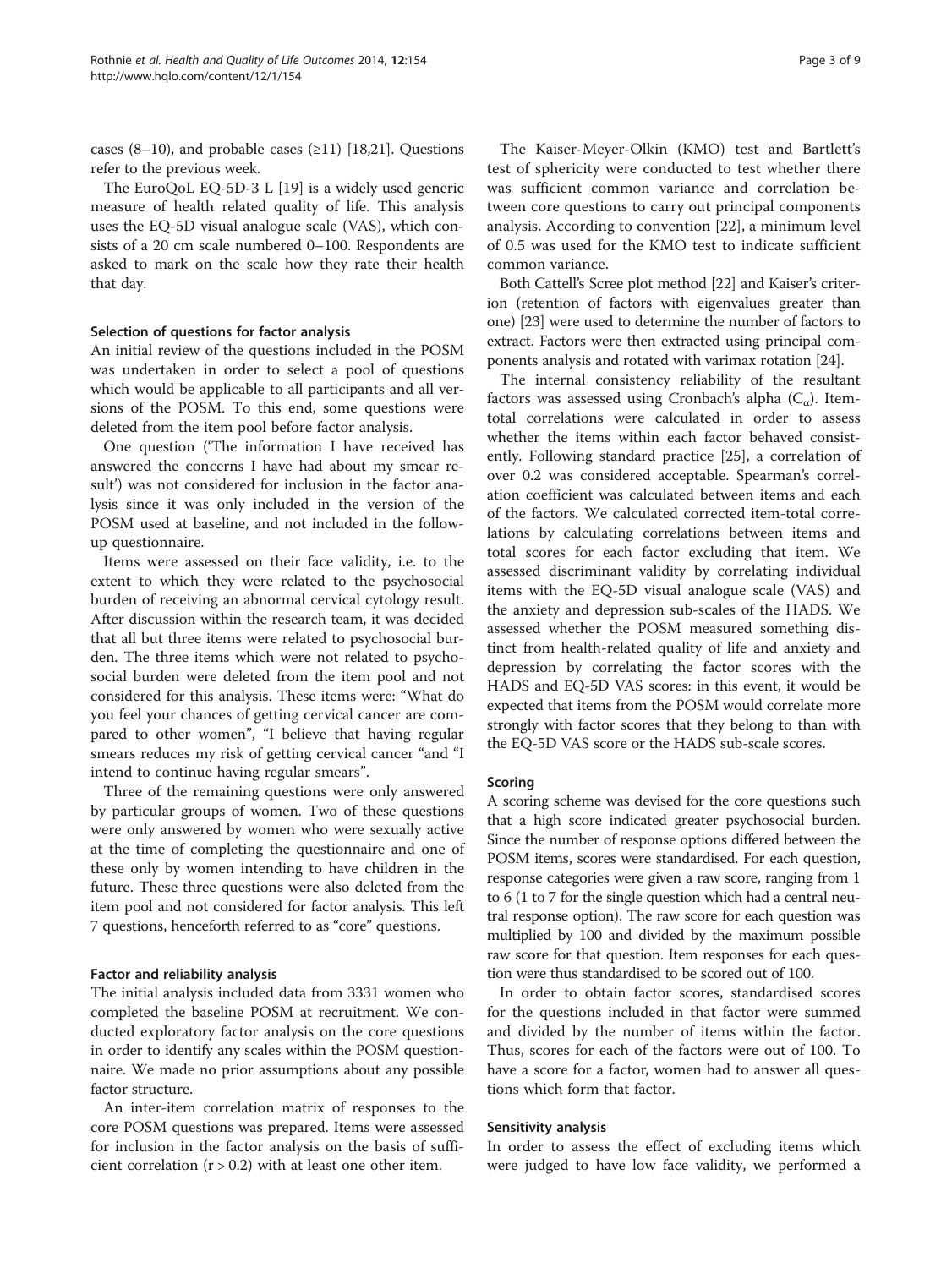further factor analysis of the baseline data, this time including these items. Reliability analysis was then repeated.

A series of further factor analyses were performed using data from the questionnaires completed by women at 12  $(n = 2181)$ , 18  $(n = 1993)$ , 24  $(n = 1880)$  and 30  $(n = 1737)$ months post-recruitment. These analyses were then repeated at each time point for each trial arm separately. The results of these analyses were compared to that from the analysis of the baseline dataset to assess the temporal stability of the factor structure.

Since the POSM has been used as single scale in the past [\[20\]](#page-8-0), we assessed the reliability of including the items in one score. We used the core questions, as these questions were relevant to all women and all versions of the POSM, and also all related to psychosocial burden. We constructed an "overall score" out of 100 in a similar way to the factor scores. We then calculated corrected item total correlations and Cronbach's alpha in the same way as before.

#### Details of ethical approval

Ethical approval was obtained from the Joint Research Ethics Committee of NHS Grampian and the University of Aberdeen (Reference 970072), the Tayside Committee on Medical Research Ethics (170/99) and the Nottingham Research Ethics Committee (PA129701).

#### Results

#### Characteristics of participants

The sociodemographic characteristics of the 3331 women and included in the factor analysis of baseline data are shown in Table [1.](#page-4-0)

#### Responses

The responses to the POSM questions are summarised in Additional file [1](#page-7-0). In general, the level of missing responses was low. The exception to this was 14.8% for the question "since receiving my smear result my sex life has changed". Five of the items showed significant clustering of responses on single response options, including four which had been removed from the main pool of questions for this analysis: "I intend to continue having regular smears"; "I believe that having regular smears reduces my risk of getting cervical cancer"; "What do you feel your chances of getting cervical cancer are compared to other women"; and "Since getting my smear result my sex life has changed". One was from the pool of remaining questions: "Since getting my smear result the way I feel about myself has changed".

#### Factor structure – baseline data

The Kaiser-Meyer-Olkin (KMO) measure for the core questions was 0.74, and Bartlett's test of sphericity ( $p <$ 

0.001) indicated that common variance between items was sufficient to carry out a principal components analysis.

#### Factor analysis

Kaiser's criterion and Cattel's scree plot both suggested the extraction of two factors. The rotated factor structure of these factors is displayed in Table [2](#page-4-0); values under 0.4 have been suppressed for clarity. The two extracted factors explained 54.7% of the variance from the original data.

All of the items loaded onto a factor, and none of the items loaded onto more than one factor. The items that were associated with each other suggested that the first factor represented worries (hereafter referred to as the Worry factor) and the second factor represented information and support (henceforth Information-Support factor). In addition to questions about feeling well enough informed and being satisfied with support from other people, this second factor also included the question on changes in how women felt about themselves. The low loading of this latter question (0.445) indicates that, although it fits better in this factor than elsewhere, its association with this factor is less strong than the other two questions.

#### Reliability

Corrected item-total correlations are shown in Table [3](#page-5-0). The item-total correlations between constituent items and the Worry score were moderate to high (between 0.405 and 0.659). The item-total correlation for two of the Information-Support score questions ("In general I feel well enough informed about what my smear result means" and "Since getting my smear result I have generally been satisfied with the support I have had from other people") was moderate. However the item total correlation for the other question ("Since getting my smear result the way I feel about myself has changed") was low.

The Worry factor had good reliability ( $C_{\alpha}$  = 0.769). The reliability of the Information-Support factor was poorer ( $C_{\alpha}$  = 0.430). Removal of the question relating to changes in the way women felt about themselves, increased reliability slightly ( $C_{\alpha}$  = 0.482).

Table [4](#page-5-0) shows the correlations between the Worry and Information-Support factors, the overall score and the HADS and EQ-5D VAS scores. These results indicate that there is some overlap between the Worry factor and HADS anxiety. However, the correlations between the factor scores and the HADS depression score, and EQ-5D VAS scores were lower.

#### Sensitivity analysis

Cronbach's alpha for the overall score for the core questions was 0.668, slightly less than the acceptable level. Most of the correlations between individual questions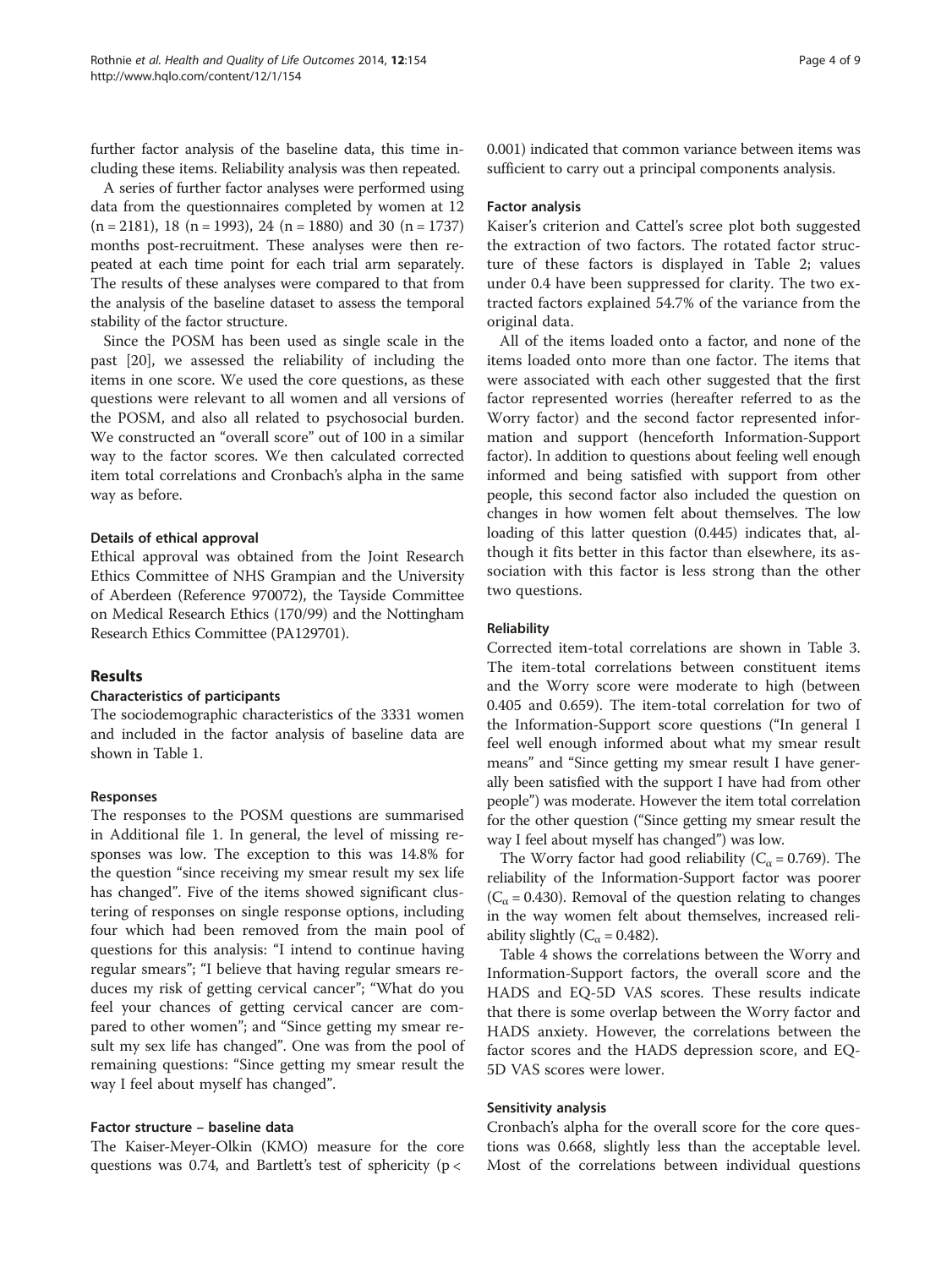<span id="page-4-0"></span>

| Table 1 Sociodemographic characteristics of women |  |
|---------------------------------------------------|--|
| included in this study                            |  |

| Characteristic                                                   | N    | %    |
|------------------------------------------------------------------|------|------|
| Age group (n = 3331)                                             |      |      |
| $20 - 29$                                                        | 1440 | 43.2 |
| 30-39                                                            | 887  | 26.6 |
| 40-49                                                            | 708  | 21.3 |
| 50-59                                                            | 296  | 8.9  |
| Ethnic group ( $N = 3318$ ; missing = 13)                        |      |      |
| White                                                            | 3180 | 95.8 |
| Non-white                                                        | 138  | 4.2  |
| Trial centre $(N = 3331)$                                        |      |      |
| 1                                                                | 1068 | 32.1 |
| 2                                                                | 834  | 25.0 |
| 3                                                                | 1429 | 42.9 |
| Employment status ( $N = 3323$ ; missing = 8)                    |      |      |
| Full-time paid employment                                        | 1663 | 50.0 |
| Part-time paid employment                                        | 771  | 23.2 |
| Student                                                          | 307  | 9.2  |
| Not in paid employment                                           | 582  | 17.5 |
| Carstairs quintile $(N = 3331)$                                  |      |      |
| 1 (Least deprived)                                               | 469  | 14.1 |
| 2                                                                | 623  | 18.7 |
| 3                                                                | 533  | 16.0 |
| 4                                                                | 877  | 26.3 |
| 5 (Most deprived)                                                | 829  | 24.9 |
| Marital status ( $N = 3298$ ; missing = 33)                      |      |      |
| Married or cohabiting                                            | 1829 | 55.5 |
| Divorced, separated or widowed                                   | 445  | 13.5 |
| Single                                                           | 1024 | 31.0 |
| Reproductive history ( $N = 3297$ ; missing = 34)                |      |      |
| Never pregnant                                                   | 1119 | 33.9 |
| Ever pregnant                                                    | 2178 | 66.1 |
| Cervical screening history (N = 3331)                            |      |      |
| No previous borderline nuclear changes                           | 3022 | 90.7 |
| Previous borderline nuclear changes                              | 309  | 9.3  |
| Recruitment cytology test result ( $N = 3331$ )                  |      |      |
| Mild dyskaryosis                                                 | 892  | 26.8 |
| Borderline nuclear changes                                       | 2439 | 73.2 |
| Post school education and training<br>$(N = 3319; missing = 12)$ |      |      |
| None                                                             | 885  | 26.7 |
| Qualification through work                                       | 660  | 19.9 |
| Qualification other than degree from<br>college/university       | 953  | 28.7 |
| Degree from college/university                                   | 821  | 24.7 |
|                                                                  |      |      |

# Table 1 Sociodemographic characteristics of women

included in this study (Continued)

| Currently using oral contraceptive ( $N = 3325$ ;<br>$missing = 6$ |      |      |
|--------------------------------------------------------------------|------|------|
| Νo                                                                 | 2182 | 65.6 |
| Yes                                                                | 1143 | 34.4 |
| Physical activity outside work ( $N = 3291$ ;<br>$missing = 40$    |      |      |
| <once per="" td="" week<=""><td>1298</td><td>39.4</td></once>      | 1298 | 39.4 |
| 1-3 times per week                                                 | 781  | 23.7 |
| >3 times per week                                                  | 1212 | 36.8 |
| Smoking status ( $N = 3302$ ; missing $= 29$ )                     |      |      |
| Never Smoker                                                       | 1575 | 47.7 |
| Fx-smoker                                                          | 567  | 17.2 |
| Current Smoker                                                     | 1160 | 35.1 |

and the overall score were acceptable (0.205-0.587). However two questions had correlations of less than 0.2; these related to changes in the way women felt about themselves, and satisfaction with support from other people. One question, changes in the way women felt about themselves, correlated more highly with the HADS anxiety subscale than with the overall score. Correlations between the overall score and the HADS and EQ-5D VAS scores followed a similar pattern to the Worry factor (Table [4](#page-5-0)).

#### Table 2 Factor structure of the core POSM questions

| <b>POSM</b> question                                                                                          | Worry factor | <b>Information-Support</b><br>factor |
|---------------------------------------------------------------------------------------------------------------|--------------|--------------------------------------|
| Since getting my smear result I<br>have been worried that I may<br>have cervical cancer.                      | 0.846        |                                      |
| Since getting my smear result I<br>have been worried about my<br>general health.                              | 0.819        |                                      |
| Since getting my smear result I<br>have been worried that my<br>next smear will show changes<br>to the cells. | 0.814        |                                      |
| Since getting my smear result I<br>have been worried about<br>having sex.                                     | 0.581        |                                      |
| In general I feel well enough<br>informed about what my<br>smear result means.                                |              | 0.778                                |
| Since getting my smear result I<br>have been satisfied with the<br>support I have had from other<br>people.   |              | 0.767                                |
| Since getting my smear result<br>the way I feel about myself has<br>changed.                                  |              | 0.445                                |

Factor loadings under 0.4 have been suppressed for clarity.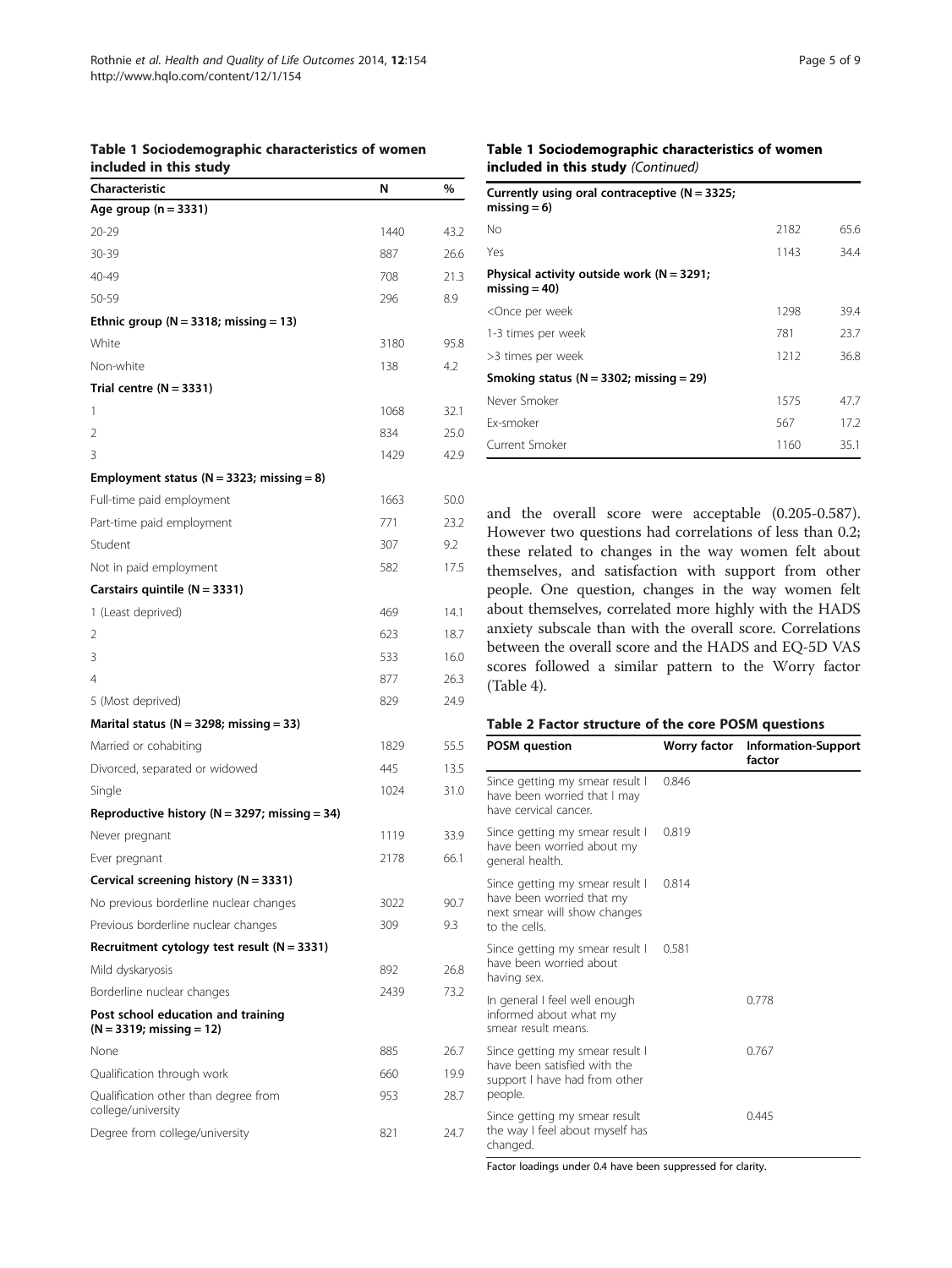<span id="page-5-0"></span>Table 3 POSM item-total correlations and correlations with the HADS scales and the EQ-5D VAS

| POSM question (Abbreviated)                           | <b>Worry factor</b> | Information-Support<br>factor | Overall score | <b>HADS</b> anxiety | <b>HADS</b><br>depression | EO-5D VAS |
|-------------------------------------------------------|---------------------|-------------------------------|---------------|---------------------|---------------------------|-----------|
| Worried that I may have cervical cancer               | 0.659               | 0.101                         | 0.587         | 0.410               | 0.254                     | $-0.131$  |
| Worried about general health                          | 0.636               | 0.061                         | 0.560         | 0.412               | 0.278                     | $-0.198$  |
| Worried next smear will show changes to<br>the cells  | 0.618               | 0.081                         | 0.550         | 0.382               | 0.200                     | $-0.132$  |
| Worried about having sex                              | 0.405               | 0.083                         | 0.385         | 0.311               | 0.236                     | $-0.142$  |
| Well enough informed about what smear<br>result means | 0.122               | $0.326*$                      | 0.205         | 0.109               | 0.087                     | $-0.072$  |
| Satisfied with support from other people              | 0.049               | $0.298*$                      | 0.147         | 0.085               | 0.124                     | $-0.086$  |
| Way I feel about myself has changed                   | 0.238               | 0.161                         | 0.187         | 0.196               | 0.149                     | $-0.075$  |

Items which form a part of these scores are indicated in bold and are corrected item-total correlations.

\*0.319 when item "way I feel about myself has changed" is removed from Information-Support factor score.

When we included the questions we had previously removed because of low face validity, the previous two factors (Worry and Information-Support) did not change. One of the new questions "What do you feel your chances of getting cervical cancer are compared to other women" did not load onto any factor. The other two questions "I intend to continue having regular smears" and "I believe that having regular smears reduces my risk of getting cancer" both loaded onto a new, third factor. This factor had very low reliability ( $C_{\alpha}$  = 0.217).

Analysis of data collected at 12, 18, 24 and 30 months post-recruitment indicated that both the Worry and Information-support factors were stable over time, and that there was no difference in factor structure between trial arms, i.e. the same questions loaded onto the same factors (data not shown).

#### **Discussion**

#### Summary of results

Psychosocial sequelae are an important consequence of both the receipt of an abnormal cervical cytology result and the subsequent management of the abnormality [[13\]](#page-7-0). The POSM was developed to measure these psychosocial sequelae.

We investigated a pool of POSM questions to identify possible latent factors, and assessed the ability of these factors to act as scales. Factor analysis revealed that that there were two latent factors. These related to: (1) Worry (four questions) and (2) Satisfaction with information and support (three questions).

Table 4 Correlations between the POSM scores and the HADS and EQ-5D VAS scores

|                     | <b>HADS</b> anxiety | HADS depression EQ-5D VAS |          |
|---------------------|---------------------|---------------------------|----------|
| Worry               | 0.487               | 0.316                     | $-0.192$ |
| Information-Support | 0.145               | 0.140                     | $-0.111$ |
| Overall score       | 0.486               | 0.330                     | $-0.200$ |

We removed some questions from the pool of POSM questions to be entered into the factor analysis. Three of the questions were removed as it was felt that they did not relate to psychosocial distress. This decision was borne out in the sensitivity analysis which showed that these items, when added to the factor analysis, did not change the structure of the initial two factors, and also did not form a factor with appreciable reliability. In addition, all three of these items were among the five items which showed significant clustering of responses. We also removed three questions from the pool because they were only answered by some women. This decision was driven by the desire to explore the possibility of finding a useful summary score, or scores, within the POSM items which would be relevant to all women the POSM was administered to.

The reliability of the Worry factor was supported by reliability assessment. However, the reliability measures for the Information-Support factor were somewhat lower, but considering the small number of items in this factor  $(n = 3)$  this was not surprising. In the additional analysis, the reliability of the overall score based on the core questions fell just below the pre-defined acceptable level of reliability.

The discriminant validity of the POSM scores was demonstrated by the correlations between factor scores and the overall score and the EQ-5D VAS and HADS scores. These results indicated that, in general, the POSM core questions measured constructs which were distinct from anxiety and depression (as measured by the HADS) and self-perceived health-related quality of life (as measured by the EQ-5D VAS). Thus, the POSM achieved its aim in measuring the psychosocial consequences of receiving an abnormal cytology result, and the management thereof, beyond that measured by existing questionnaires.

These results also indicate that higher scores (more distress) on the scales assessed here were associated with lower health-related quality of life (lower EQ-5D VAS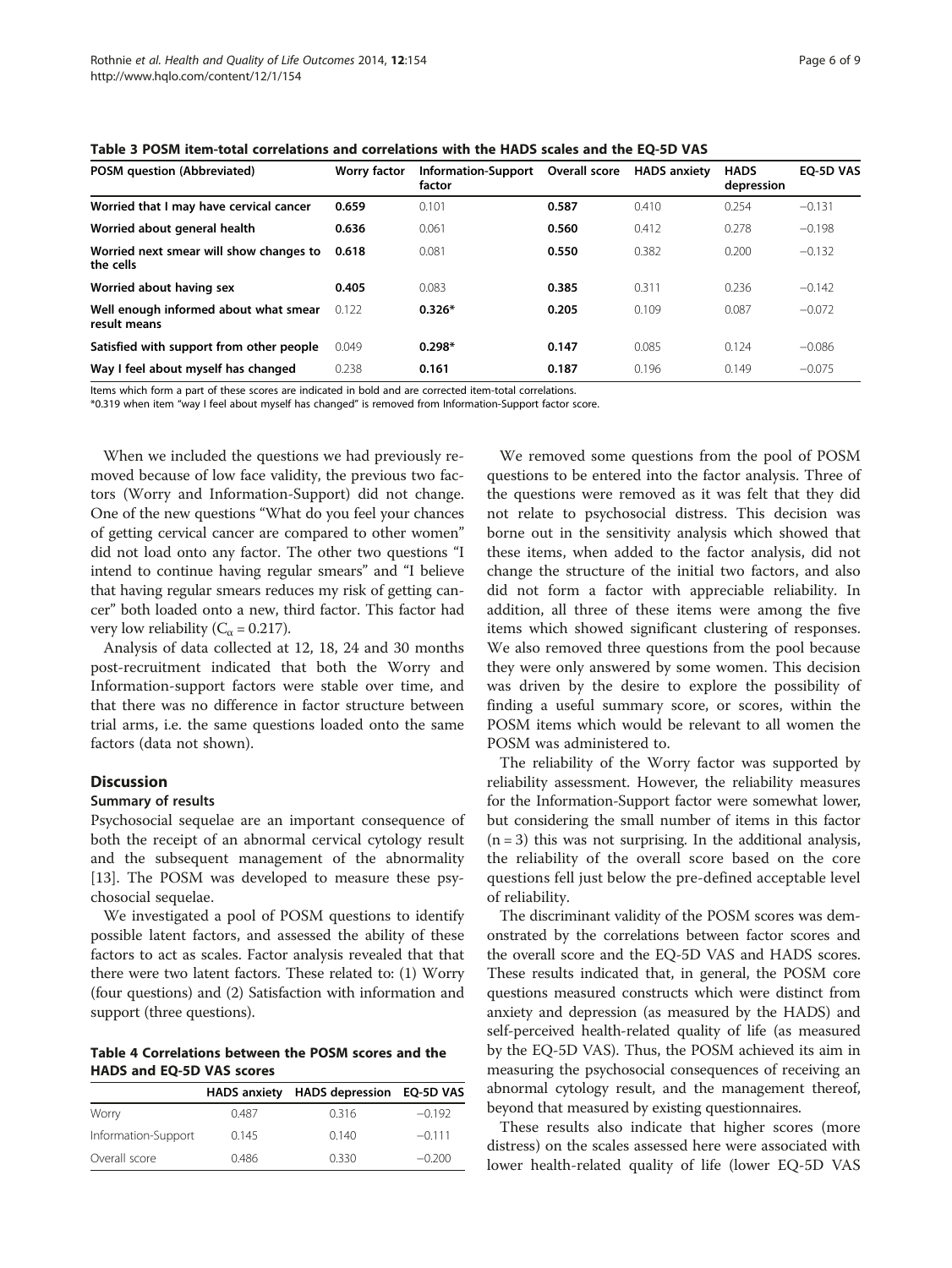scores). It also appears that the Worry factor score is related to HADS measured anxiety, and to a lesser extent, HADS measured depression. The correlations between the overall score and the other measures followed a similar pattern to the Worry factor score. This was not surprising as these two scores differed only by three items.

The temporal stability of the POSM factor structure was confirmed by further factor analysis of responses to the POSM using 12, 18, 24 and 30 month follow up datasets from the TOMBOLA trial.

#### Scoring the POSM

The method used here for scoring the POSM differs slightly from the method used during the original pilot study [[20\]](#page-8-0). The method presented here is based on the results of the factor analysis, analysis of a larger dataset and further thinking about how the POSM could be used in other populations. Standardising the scores for individual questions, and in the summing of these, allows one to compare total scores for women who may have completed different numbers of the core questions. This is useful since, as with all questionnaires, a small number of respondents may not chose to answer all individual questions.

#### Strengths and weaknesses

One potential weakness of this study is the age of the data, which were collected between 1999 and 2003 for the baseline analysis. However, we have no reason to believe that psychosocial distress relating to cervical screening has changed in such a way as to impact on the psychometric properties of this instrument. Also, the data used in this study were obtained from women who had consented to take part in an RCT and, as a result, may have differed from women in the general screening population. However, the sample used for both the original POSM development and the analysis presented in this paper was drawn from the UK cervical screening population and the trial design was population-based (i.e. all eligible women in the relevant areas were invited to participate). This is a strength compared to other questionnaires [\[15](#page-8-0)], which have used sampling strategies which over-represented some groups used to generate and validate questionnaire items. This study also benefits from a large sample size, which was in excess of 3300 women. A further advantage of the POSM is that it is not management-specific, that is, it does not contain items which are only relevant to women who had received a particular intervention as a result of their abnormal cervical cytology; this is in contrast to other similar measures [[14](#page-7-0)-[16](#page-8-0)]. Furthermore, the POSM has been designed such that it measures the psychosocial burden of both initial receipt of an abnormal cytology result and its subsequent follow up. In practice, this means that the POSM may be used to compare the

psychosocial effects of receiving an abnormal cervical cytology result between women who subsequently underwent different clinical follow-up. It is interesting, but perhaps unsurprising, that the Worry factor extracted from the POSM incorporates some similar questions to those included in the "worries and concerns" scale of the HPV Impact Profile, for example about abnormal smear test results and cervical cancer [\[16\]](#page-8-0).

#### Future use of the POSM

Although the POSM was developed for use in women who have received a low-grade abnormal cytology result in the context of the UK screening population, it has the potential to be used in other populations, such as in women with higher grade cytology or with precancerous or cancerous lesions, and those with other gynaecological disorders. Indeed, the POSM has recently been used in women with microinvasive cancer of the cervix [[26](#page-8-0)], in women who have been referred for colposcopy after either a low or high-grade abnormal cytology result [\[27\]](#page-8-0) and in women with vulval intraepithelial neoplasia [\[28](#page-8-0)].

Cervical screening and management are changing, with an increasing focus on testing for infection with high-risk types of human papillomavirus (HPV). The nature of the questions in the POSM suggests that there is no impediment to its use in women who have had HPV tests in addition to, or instead of, cytology tests. For example, following the introduction of HPV triage in the NHS in England [[29](#page-8-0)], there may be scope for using the POSM in measuring the psychosocial effects of a positive HPV test. Alternatively, following the adoption of cytology and HPV co-testing for primary screening in the USA [[30,31](#page-8-0)] and in the Netherlands [[32\]](#page-8-0), it may be possible to use the POSM to compare the psychosocial impact of a positive HPV test (and negative cytology test), an abnormal cytology test (and negative HPV test), or positive cytology and HPV tests.

For future use of the POSM, we recommend that the pool of seven core questions tested here be administered to all women. These questions are relevant to all women. The use of the three supplementary questions (those relating to women who are sexually active and/or planning on having children) will depend on their relevance to the research question and the sociodemographic characteristics of the study population. The same applies to the remaining questions (those which were qualitatively different from the core and supplementary questions because they concerned perceptions of risk and intended behaviour). In reporting the POSM, researchers may choose to report women's responses to individual questions (if, for example, specific issues such as worries about cervical cancer are of particular interest). As this analysis suggests, responses to the four relevant questions which are part of the worry factor may be reported as a worry score in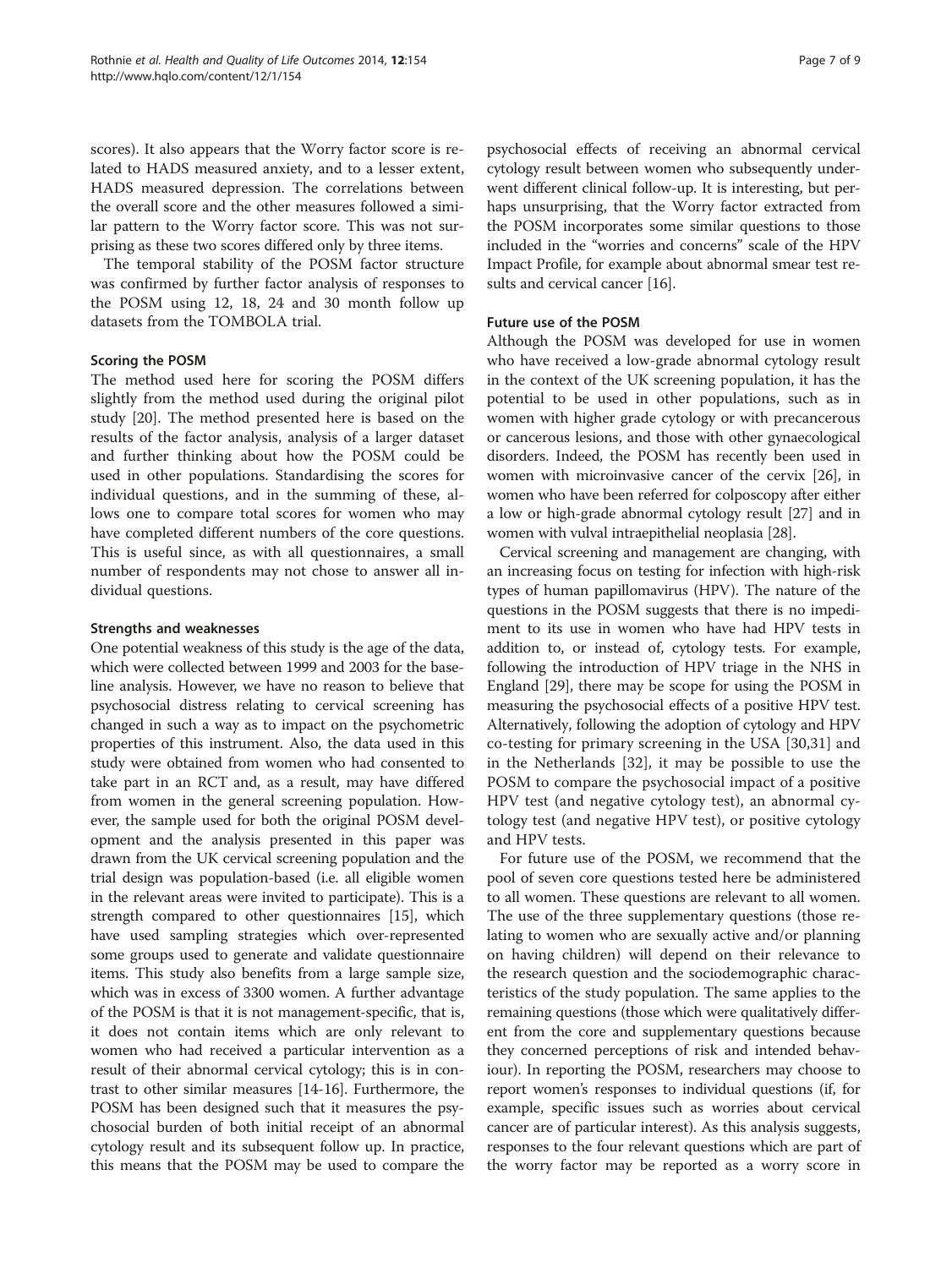<span id="page-7-0"></span>addition to reporting responses to the remaining individual items which do not form the worry factor. Alternatively, researchers may, for pragmatic reasons, wish to report an overall score for the seven questions relevant to all women. The psychometric properties of this overall score are reported here for guidance.

#### **Conclusions**

This study has demonstrated two latent factors in a subset of POSM questions relating to psychosocial burden. Reliability analysis has shown that one of these factors has suitable psychometric properties to be used as a scale to measure worries related to cervical screening. This analysis will inform its future use in this population and in other related contexts.

# Additional file

[Additional file 1:](http://www.hqlo.com/content/supplementary/s12955-014-0154-8-s1.docx) Responses to POSM questions.

#### Abbreviations

BNC: Borderline nuclear changes; EQ-5D: Euroqol -5D; HADS: Hospital anxiety and depression scale; HPV: Human papillomavirus; KMO: Kaiser-meyer-olkin; RCT: Randomised controlled trial; TOMBOLA: Trial of management of borderline and other low-grade abnormal smears; VAS: Visual analogue scale.

#### Competing interests

The authors declare that they have no competing interests.

#### Authors' contributions

SCC, NMG, JL, MEG, LGW, MA and LS were involved in the conduct of the trial, design of the POSM and acquisition of data. KR, SCC, SF and NMG analysed the data. All authors were involved with interpretation of data, drafting and revising the manuscript for intellectual content and approval of the final version.

#### Acknowledgements

We are grateful for the co-operation and assistance that we received from NHS staff in the co-ordinating centres and clinical sites. We thank the women who participated in TOMBOLA. JL is supported by a Canada Research Chair in Human Genome Epidemiology

The TOMBOLA Group comprises: Grant-holders:

# University of Aberdeen and NHS Grampian, Aberdeen, Scotland

Maggie Cruickshank, Graeme Murray, David Parkin, Louise Smart, Eric Walker, Norman Waugh (Principal Investigator 2004–2008)

#### University of Nottingham and Nottingham NHS, Nottingham, England

Mark Avis, Claire Chilvers, Katherine Fielding, Rob Hammond, David Jenkins, Jane Johnson, Keith Neal, Ian Russell, Rashmi Seth, Dave Whynes

# University of Dundee and NHS Tayside, Dundee, Tayside

Ian Duncan, Alistair Robertson (deceased)

University of Ottawa, Ottawa, Canada

Julian Little (Principal Investigator 1999–2004) National Cancer Registry, Cork, Ireland

Linda Sharp

# Bangor University, Bangor, Wales

Ian Russell

University of Hull, Hull, England

#### Leslie G Walker

# Staff in clinical sites and co-ordinating centres

Grampian: Breda Anthony, Sarah Bell, Adrienne Bowie, Katrina Brown (deceased), Joe Brown, Kheng Chew, Claire Cochran, Seonaidh Cotton, Jeannie Dean, Kate Dunn, Jane Edwards, David Evans, Julie Fenty, Al Finlayson, Marie Gallagher, Nicola Gray, Maureen Heddle, Alison Innes, Debbie Jobson, Mandy Keillor, Jayne MacGregor, Sheona Mackenzie, Amanda Mackie, Gladys McPherson, Ike Okorocha, Morag Reilly, Joan Rodgers, Alison Thornton, Rachel Yeats

Tayside: Lindyanne Alexander, Lindsey Buchanan, Susan Henderson, Tine Iterbeke, Susanneke Lucas, Gillian Manderson, Sheila Nicol, Gael Reid, Carol Robinson, Trish Sandilands

Nottingham: Marg Adrian, Ahmed Al-Sahab, Elaine Bentley, Hazel Brook, Claire Bushby, Rita Cannon, Brenda Cooper, Ruth Dowell, Mark Dunderdale, Dr Gabrawi, Li Guo, Lisa Heideman, Steve Jones, Salli Lawson, Zoë Philips, Christopher Platt, Shakuntala Prabhakaran, John Rippin, Rose Thompson, Elizabeth Williams, Claire Woolley

Statistical analysis: Seonaidh Cotton, Kirsten Harrild, John Norrie, Linda Sharp

External Trial Steering Committee: Nicholas Day (chair, 1999–2004), Theresa Marteau (chair 2004-), Mahesh Parmar, Julietta Patnick and Ciaran Woodman

#### Funding

The TOMBOLA trial was supported by the Medical Research Council (G9700808) and the NHS in England and Scotland.

#### Author details

<sup>1</sup> Division of Applied Health Sciences, University of Aberdeen, Aberdeen, UK <sup>2</sup>School of Nursing & Midwifery, University of Dundee, Dundee, UK.<sup>3</sup>Canada Research in Human Genome Epidemiology, Department of Epidemiology and Community Medicine, University of Ottawa, Ottawa, Canada. <sup>4</sup>Obstetrics & Gynaecology, University of Aberdeen, Aberdeen, UK. <sup>5</sup>The Postgraduate Medical Institute, University of Hull, in association with Hull York Medical School, Hull, UK. <sup>6</sup>School of Health Sciences, University of Nottingham, Nottingham, UK.<sup>7</sup>National Cancer Registry Ireland, Cork, Ireland

#### Received: 27 March 2014 Accepted: 9 October 2014

#### References

- 1. The NHS Information Centre, Public Health Indicators and Population Statistics team: Cervical Screening Programme England (2009–10). London: Health & Social Care Information Centre; 2010.
- 2. Scotland ISD: Scottish Cervical Screening Programme Statistics 2009/2010. Edinburgh: ISD Scotland; 2010.
- 3. Lerman C, Miller SM, Scarborough R, Hanjani P, Nolte S, Smith D: Adverse psychologic consequences of positive cytologic cervical screening. Am J Obstet Gynecol 1991, 165(3):658–662.
- 4. Paskett ED, Rimer BK: Psychosocial effects of abnormal Pap tests and mammograms: a review. J Womens Health 1995, 4(1):73-82.
- 5. Doherty IE, Richardson PH, Wolfe CD, Raju KS: The assessment of the psychological effects of an abnormal cervical smear result and subsequent medical procedures. J Psychosom Obstet Gynaecol 1991, 12(4):319–324.
- 6. Lerman CE, Rimer BK: Psychosocial impact of cancer screening. Oncology 1993, 7(4):67–72.
- 7. Marteau TM, Walker P, Giles J, Smail M: Anxieties in women undergoing colposcopy. Br J Obstet Gynaecol 1990, 97(9):859–861.
- 8. Marteau TM, Kidd J, Cuddeford L, Walker P: Reducing anxiety in women referred for colposcopy using an information booklet. Br J Health Psychol 1996, 1(2):181–189.
- 9. Roberts RA, Blunt SM: The psychological reaction of women to a colposcopy clinic. Br J Obstet Gynaecol 1994, 101(9):751–752.
- 10. Wardle J, Pernet A, Stephens D: Psychological consequences of positive results in cervical cancer screening. Psychol Health 1995, 10(3):185–194.
- 11. Zeisler H, Mayerhofer K, Joura E, Sator M, Kainz C: Psychological burden of women with mild cervical intraepithelial neoplasia. Oncol Rep 1997, 4(5):1063–1065.
- 12. Korfage I, van Ballegooijen M, Wauben B, Looman C, Habbema J, Essink-Bot M: Having a Pap smear, quality of life before and after cervical screening: a questionnaire study. Br J Obstet Gynaecol 2012, 119(8):936–944.
- 13. Rogstad K: The psychological impact of abnormal cytology and colposcopy. Br J Obstet Gynaecol 2002, 109:364–368.
- 14. Bennetts A, Irwig L, Oldenburg B, Simpson JM, Mock P, Boyes A, Adams K, Weisberg E, Shelley J: PEAPS-Q: a questionnaire to measure the psychosocial effects of having an abnormal pap smear. J Clin Epidemiol 1995, 48(10):1235–1243.